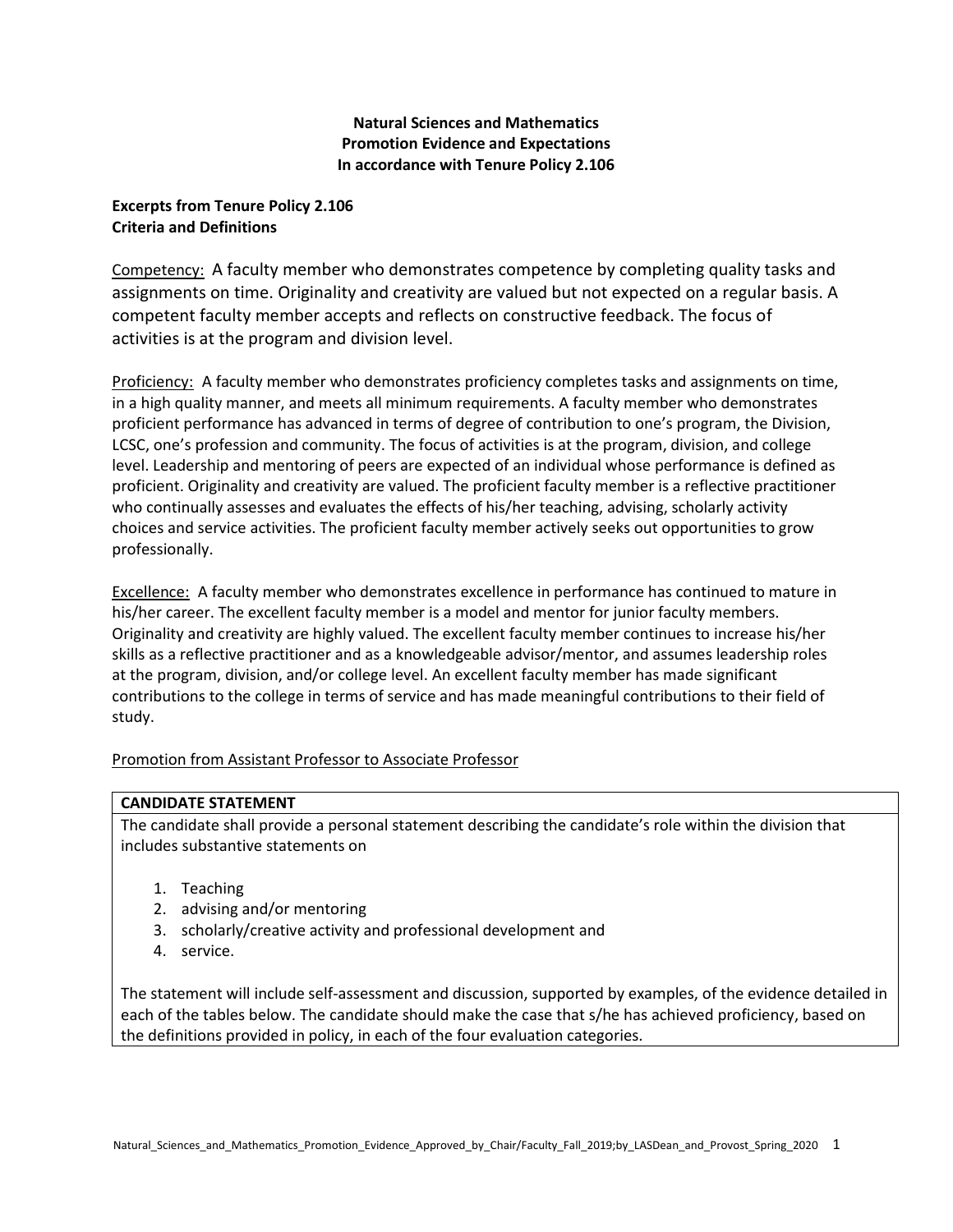Promotion from Associate Professor to Professor

#### **CANDIDATE STATEMENT**

The candidate shall provide a personal statement describing the candidate's role within the division that includes substantive statements on

- 1. Teaching
- 2. advising and/or mentoring
- 3. scholarly/creative activity and professional development and
- 4. service.

The statement will include self-assessment and discussion, supported by examples, of the evidence detailed in each of the tables below. The candidate should make the case that s/he has achieved excellence, based on the definitions provided in policy, in each of the four evaluation categories.

### Evidence Examples List:

- Applicants that complete tasks and fulfill duties as assigned at a minimum show competency. To achieve proficiency, applicants must demonstrate that they have been and in all likelihood will continue to be productive faculty members throughout their careers by consistently contributing in meaningful ways to the College and to their disciplines. To achieve excellence, applicants must demonstrate that they have been and in all likelihood will continue to serve in leadership roles at the program, division and/or college level.
- Candidates may not count one piece of evidence in more than one category.
- Faculty should work with their Chair and peers to identify a program of work (evidence) that is consistent with Division and College standards and, if carried out as proscribed in policy, will ultimately lead to successful promotion.
- Candidates, in the case where they have been awarded a course release, are responsible to account for and document the outcomes from the release. The outcomes should be commensurate with the time awarded with the course release.

### **TEACHING –**

*Candidate portfolios must include the following:*

SCE's

Peer Observation- a minimum of two

Self-Assessment of teaching effectiveness (in candidate statement)

Chair Observation

*Evidence of proficiency in Teaching demonstrates an active and consistent pattern of growth and contribution. It may include, but is not limited to, the following:*

Nomination for teaching awards

Recipient of teaching awards

Development of new teaching materials with examples of innovative methods

Development of new teaching modes (online, hybrid, competency-based, etc.)

Inclusion and assessment of high-impact practices (writing intensive, collaborative assignments, etc.)

Self-reflection on teaching practices in one course per semester (in addition to the candidate statement)

Self-reflection on teaching practices in one course over multiple semesters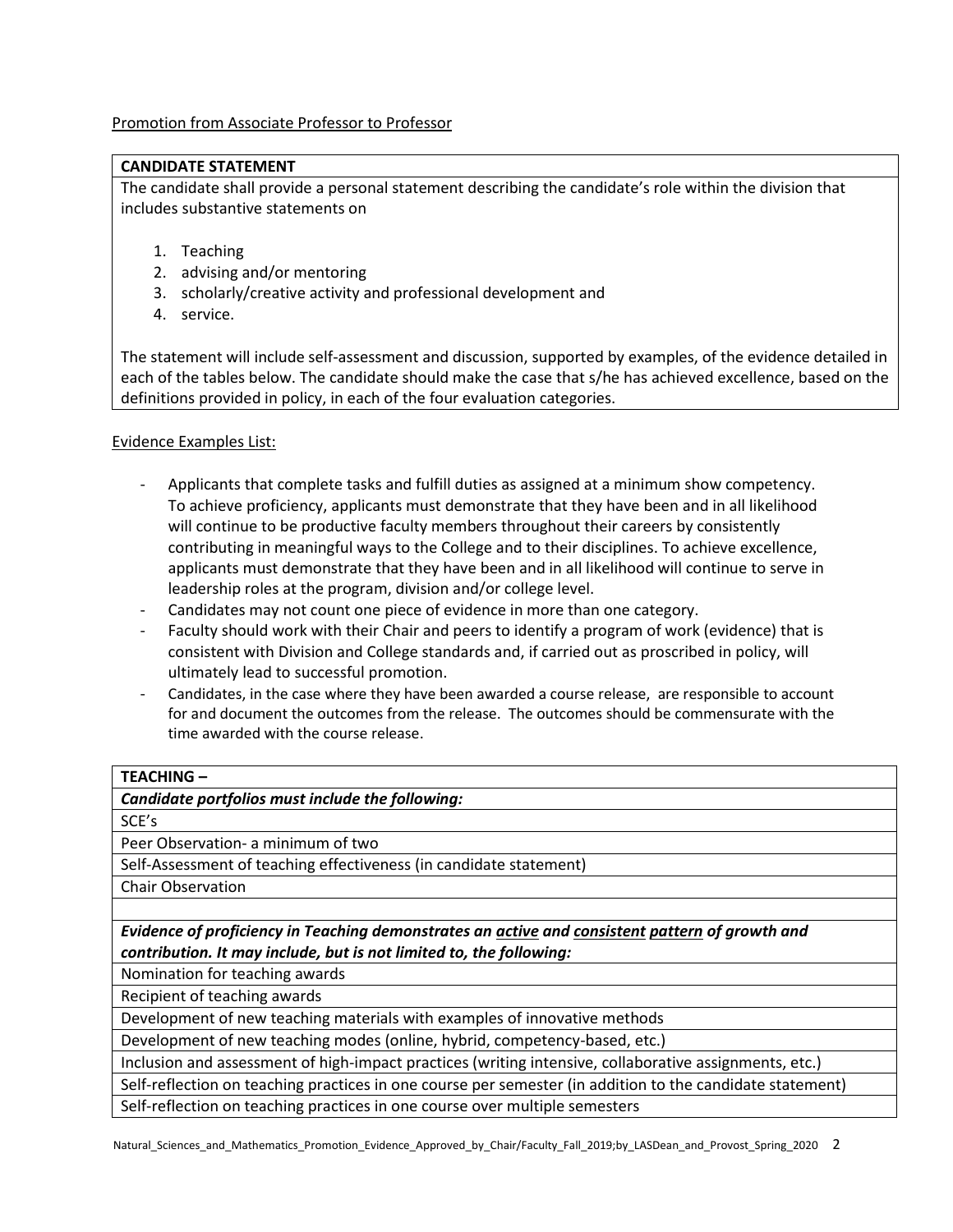Supervision of students' independent studies and/or research projects

Development of teaching materials and new activities

Collaboration with other faculty in development of new activities

Demonstration of effectiveness as a team member where the team approach is used

Inititiation of new activities and evaluation of their efficacy

Development of new courses (either new to the catalog or new to the faculty member): syllabi, proposals, outlines

Development of curricula: proposal, 4-year plans, degree plans

Inclusion of student letter or letters of support

Attendance at a teaching centered conference

Other evidence related to teaching

*Evidence of excellence in Teaching demonstrates mentorship and modeling. It may include, but is not limited to, the following:*

Recipient of teaching awards

Development of new teaching modes (online, hybrid, competency-based, etc.)

Inclusion and assessment of high-impact practices (writing intensive, collaborative assignments, etc.)

Self-reflection on teaching practices in one course per semester (in addition to the candidate statement)

Self-reflection on teaching practices in one course over multiple semesters

Supervision of students' independent studies and/or research projects

Development of teaching materials and new activities

Development of new teaching materials with examples of innovative methods

Collaboration with other faculty (especially junior faculty) in development of new activities

Initiation of new activities and evaluation of their efficacy

Development of new courses (either new to the catalog or new to the faculty member): syllabi, proposals, outlines

Development of curricula: proposal, 4-year plans, degree plans

Inclusion of student letter or letters of support

Presentation at a teaching centered conference

Mentorship of junior faculty

Coordination of multi-section, multi-instructor course, i.e. CHEM 105, BIOL 227, MATH 153

Other evidence related to teaching

### **ADVISING and/or MENTORING**

*Candidate portfolios must include the following:*

Self-Assessment of advising and/or mentoring (in candidate statement)

List of number of advisees assigned each year (from Annual Job Description form)

*Evidence of competency in Advising and/or Mentoring will show, at a minimum, that assigned duties are completed as defined in policy. Evidence of proficiency demonstrates an active and consistent pattern of growth and contribution. They may include, but are not limited to, the following:*

Participation in college and division advising sessions (Warrior Orientation, STAR, LCSC Days at CDA, etc.)

Participation in workshops to enhance advising ability

Mentorship of students in their senior seminar, proposal writing, and/or research activities (done out of load)

Mentorship of students in their directed studies, and/or other forms of individualized study (done out of load) Maintenance of an advising log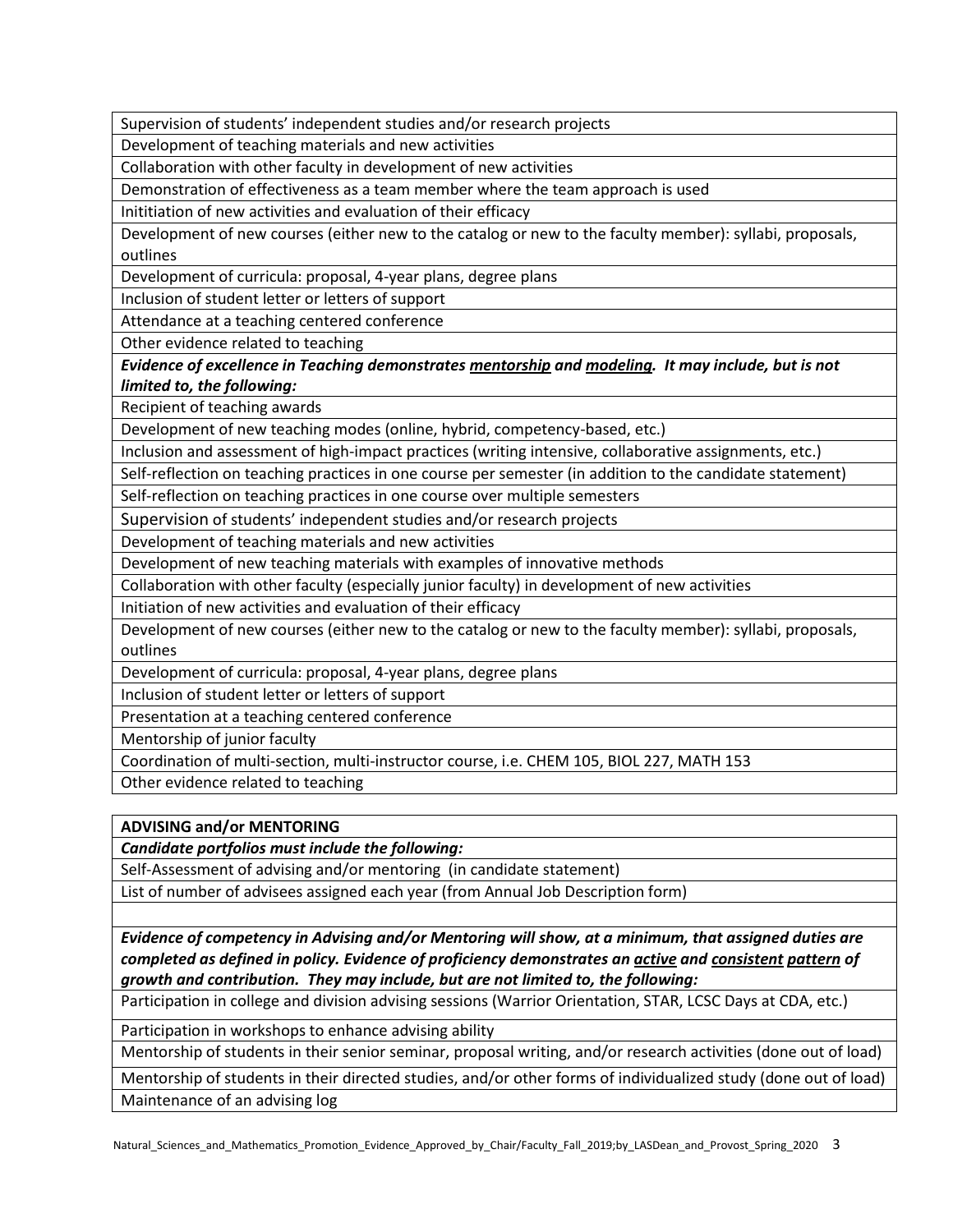Creation of formal sessions/workshops on graduate schools or careers

Supervision of internship/practicum and related activities (done out of load)

Organization of speakers/workshops for students

Attendance, with students, at conferences

Mentorship of other faculty members

Participation as advisor of for LCSC student clubs

Assistance for students with accessing professional and/or post-baccalaureate educational opportunities

Participation in reference letter writing

Assistance for students in career preparation

Other evidence related to advising and/or mentoring

*Evidence of excellence in Advising demonstrates mentorship and modeling. It may include, but is not limited to, the following:*

Leadership in workshops to enhance advising ability

Mentorship of students in their senior seminar, proposal writing, and/or research activities (done out of load) Mentorship of students in their directed studies, and/or other forms of individualized study (done out of load)

Presentation of formal sessions/workshops on graduate schools or careers

Supervision of internship/practicum and related activities (done out of load)

Organization of speakers/workshops for students

Attendance, with students, at conferences

Mentorship of other faculty members

Participation as an advisor of for LCSC student clubs

Assistance for students with accessing professional and/or post-baccalaureate educational opportunities

Participation in reference letter writing

Leadership in a workshop for students on career preparation

Leadership in a workshop for students on post-baccalaureate educational success

Other evidence related to advising and/or mentoring

### **SCHOLARSHIP**

*Candidate portfolios must include the following:*

Self-Assessment of scholarly/creative activity and professional development (in candidate statement)

*Evidence of competency in Scholarly/Creative Activity and Professional Development will show, at a minimum, that assigned duties are completed as defined in policy. Evidence of proficiency demonstrates an active and consistent pattern of growth and contribution. They may include, but are not limited to, the following:*

Attendance and presention at a disciplinary/professional conference, workshop, training, seminar, etc.

Attendance without a presention at a disciplinary/professional conference, workshop, training, seminar, etc. Submission of material for publication and have it accepted.

Submission of material for publication without it being accepted.

Submission of a grant proposal and have it partially or fully funded.

Submission of a grant proposal without it being approved for funding.

Service as editor of print or electronic venue for scholarly publications and/or debate (journal, electronic forum, etc.)

Demonstration of scholarly activity with materials that have not yet resulted in publications or presentations Participation in an active research program including professional and/or student collaborations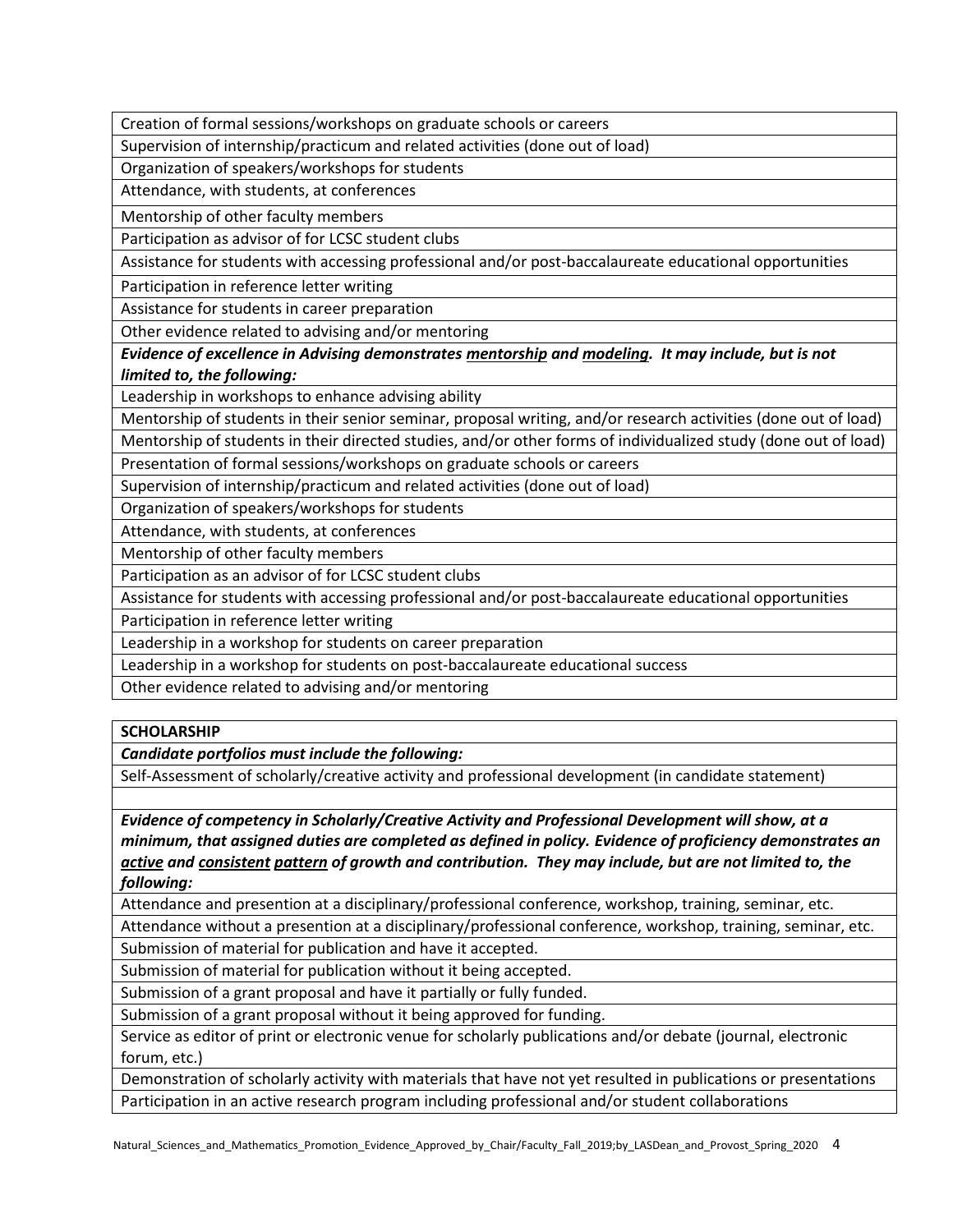Creation of a tool or product associated with a specific discipline such as software or an app. Other evidence related to scholarly/creative activity and professional development

*Evidence of excellence in Scholarship demonstrates mentorship and modeling. It may include, but is not limited to, the following:*

Presentation at a disciplinary/professional conference, workshop, training, seminar, etc.

Attendance but not present at a disciplinary/professional conference, workshop, training, seminar, etc.

Submission material for publication and have it accepted.

Submission material for publication without it being accepted.

Submission a grant proposal and have it partially or fully funded.

Submission a grant proposal without it being approved for funding.

Service as editor of print or electronic venue for scholarly publications and/or debate (journal, electronic forum, etc.)

Demonstration scholarly activity with materials that has not yet resulted in publications or presentations

Participation in an active research program including professional and/or student collaborations

Leadership in an active research program including professional and/or student collaborations

Creation of a tool or product associated with a specific discipline such as software or an app.

Other evidence related to scholarly/creative activity and professional development

# *Evidence of competency in Service will show, at a minimum, that assigned duties are completed as defined in policy. Evidence of proficiency demonstrates an active and consistent pattern of growth and contribution. They may include, but are not limited to, the following:*

Service on college committees, task forces, special groups, etc.

Participation in volunteer activities that contribute to the college and/or division

Service on Faculty Senate or one of its governance committees

Service on division committees

Participation as an advisor for LCSC student clubs

Service on committees in professional/academic organizations

Service as an appointed or elected officer in an academic/professional association

Organization or leadership of workshops, panels, or meetings in areas of professional competence

Participation as a reviewer professional grant proposals and/or manuscripts submitted to journals, professional meeting programs, funding organizations, etc.

Participation as the chair of panels/sessions at conferences, workshops, etc.

Leadership or membership of a task force, committee, board, or commission providing service to local, state, regional, national, or international organizations

Membership or leadership of an organization, special interest or community group, or society

Consultation for public or private organizations (not for pay)

Participation in community outreach

Participation in accreditation activies in support of programs in other divisions (or DONSAM)

Other evidence related to service

*Evidence of excellence in Scholarship demonstrates mentorship and modeling. It may include, but is not limited to, the following:*

Leadership on college committees, task forces, special groups, etc.

Organization of volunteer activities that contribute to the college and/or division

Leadership in Faculty Senate or one of its governance committees